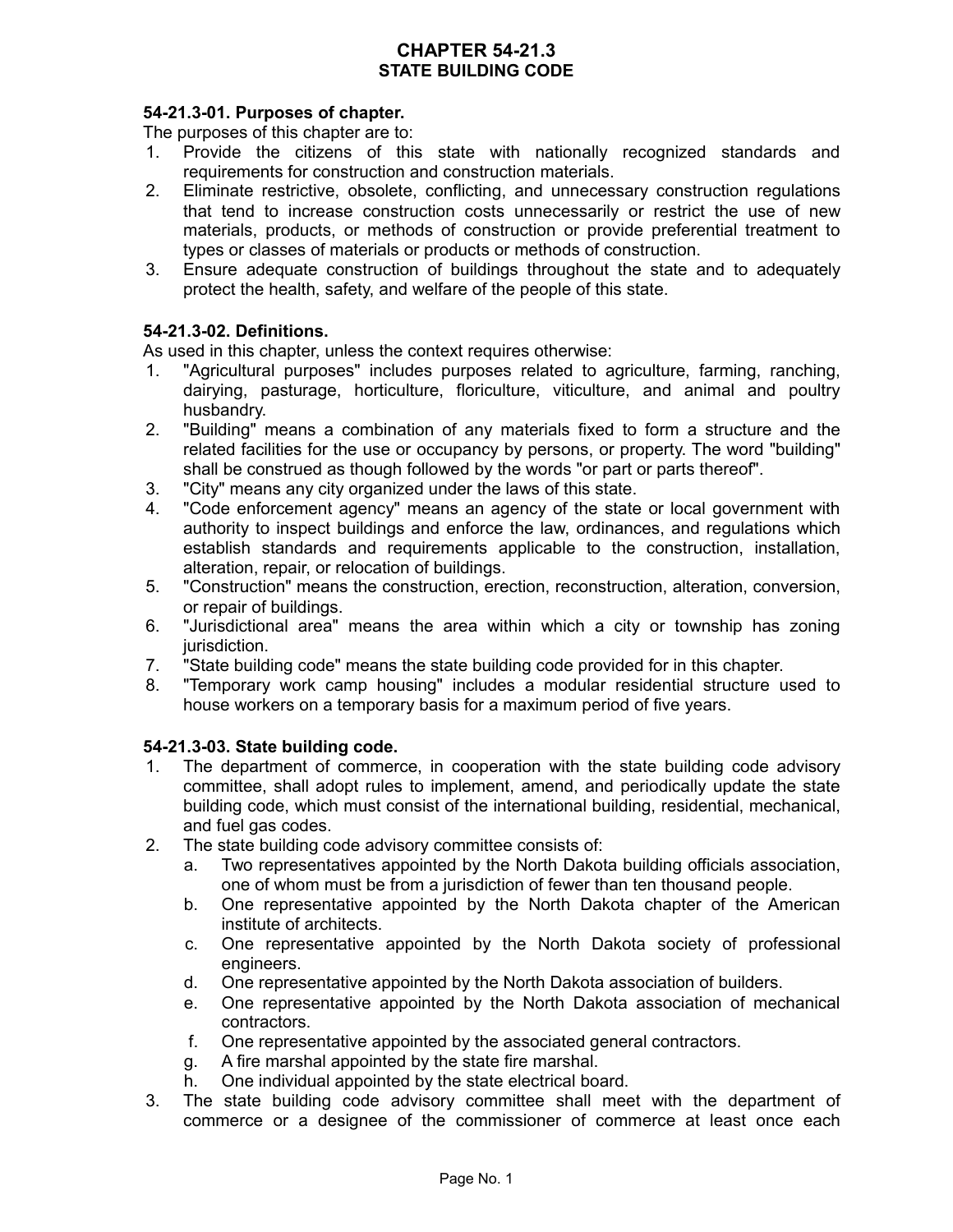calendar year to address proposed amendments to the state building code. The department of commerce may not adopt an amendment to the state building code unless the amendment is approved by a majority vote of:

- a. One representative appointed by the North Dakota chapter of the American institute of architects;
- b. One representative appointed by the North Dakota society of professional engineers;
- c. One representative appointed by the North Dakota association of builders;
- d. One representative appointed by the North Dakota association of mechanical contractors;
- e. One representative appointed by the associated general contractors; and
- f. Representatives of eligible jurisdictions as established by administrative rule.
- 4. The state building code or a building code adopted by a city, township, or county may not include a requirement that fire sprinklers be installed in a single family dwelling or a residential building that contains no more than two dwelling units. The state building code, plumbing code, electrical code, or an equivalent code adopted by a political subdivision must provide that a building designed for and used as a school portable classroom may be constructed and inspected as a temporary structure as defined by the state building code or may be permitted as a permanent school portable classroom. The foundation system of such a structure must comply with the recommendations of the manufacturer's engineering report for a pre-engineered unit or a structural engineer's report. Frost-free footings may not be required for a temporary structure that meets the requirements of the state building code unless required by an engineering report. Temporary electrical and plumbing installations may be allowed for any structure by the governmental entities governing those areas of construction or the applicable codes.
- 5. For the purposes of manufactured homes, the state building code consists of the manufactured homes construction and safety standards under 24 CFR 3280 adopted pursuant to the Manufactured Housing Construction and Safety Standards Act [42 U.S.C. 5401 et seq.].
- 6. The governing body of a city, township, or county that elects to administer and enforce a building code shall adopt and enforce the state building code. However, the state building code may be amended by cities, townships, and counties to conform to local needs.
- 7. A modular residential structure or a prebuilt home placed in the state must be constructed in compliance with the state building code. A modular residential structure or a prebuilt home placed in a jurisdiction that has amended the state building code must be constructed in compliance with the state building code and the amendments adopted by that jurisdiction.

## **54-21.3-04. Exemptions.**

- 1. Except as specifically provided in this chapter, the following statewide codes are exempt from this chapter:
	- a. The Standards for Electrical Wiring and Equipment, as contained in North Dakota Administrative Code article 24-02.
	- b. The State Plumbing Code, as contained in North Dakota Administrative Code article 62-03.
	- c. The State Fire Code, as contained in the rules of the state fire marshal as provided in section 18-01-04.
- 2. The following buildings are exempt from this chapter:
	- a. Buildings which are neither heated nor cooled.
	- b. Buildings used whose peak design rate of energy usage is less than one watt per square foot [929.0304 square centimeters] or three and four-tenths British thermal units an hour per square foot [929.0304 square centimeters] of floor area.
	- c. Restored or reconstructed buildings deliberately preserved beyond their normal term of use because of historical associations, architectural interests, or public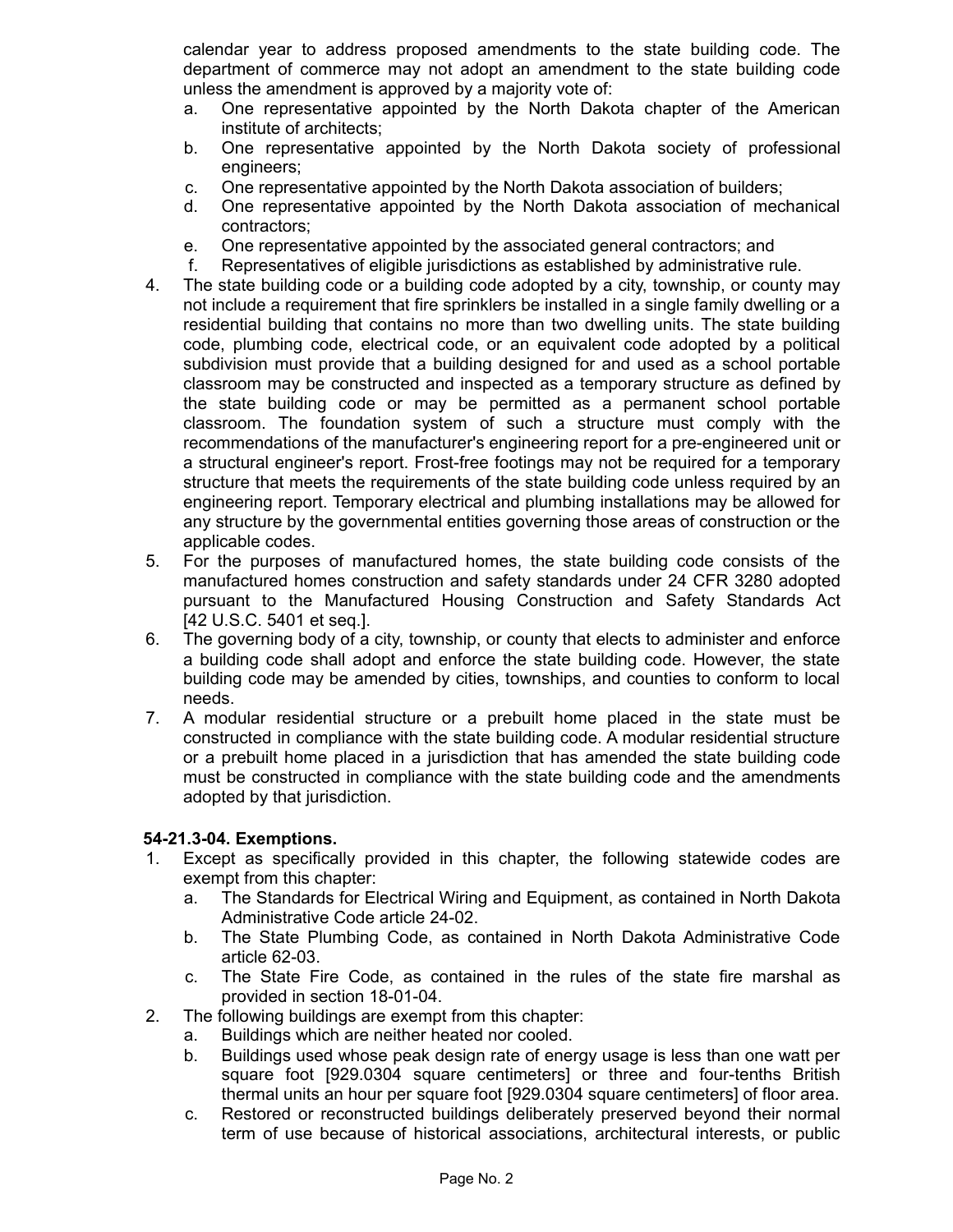policy, or buildings otherwise qualified as a pioneer building, historical site, state monument, or other similar designation pursuant to state or local law.

3. Any building used for agricultural purposes, unless a place of human habitation or for use by the public, is exempt from this chapter.

# **54-21.3-04.1. Accessibility standards - Automatic doors.**

- 1. Notwithstanding section 54-21.3-04, every building or facility subject to the federal Americans with Disabilities Act of 1990 [Pub. L. 101-336; 104 Stat. 327] must conform to the 2010 Americans with Disabilities Act standards for accessible design as contained in title 28, Code of Federal Regulations, parts 35 and 36 [28 CFR 35 and 36].
- 2. A state agency or the governing body of a political subdivision shall require from any individual preparing plans and specifications for a building or facility subject to the Americans with Disabilities Act of 1990 [Pub. L. 101-336; 104 Stat. 327], a statement that the plans and specifications are, in the professional judgment of that individual, in conformance with the Americans with Disabilities Act standards for accessible design as provided under subsection 1. A statement of conformance must be submitted to the department of commerce division of community services for recording.
- 3. After July 31, 2013, a newly designed and constructed building in excess of seven thousand five hundred square feet [696.77 square meters] which is classified within the state building code as assembly, business, educational, institutional, or mercantile occupancy and required by the state building code to be accessible must include at the primary exterior public entrance an automatic door or power-assisted manual door that complies with the requirements of the Americans with Disabilities Act of 1990, revised 2010. If a multiple unit building does not have a primary exterior public entrance, an individual unit within that building is not required to include an automatic door or power-assisted manual door unless that individual unit is in excess of seven thousand five hundred square feet [696.77 square meters].

## **54-21.3-04.2. Notice of federal accessibility guidelines required.**

A building permit issued under section 11-33-18, subsection 6 of section 40-05-02, or other similar grant of authority must contain the following statement:

Federal law may require this construction project to conform with the Americans with Disabilities Act Accessibility Guidelines for Buildings and Facilities.

#### **54-21.3-04.3. Used temporary work camp housing - Exemption.**

State or local government code enforcement agencies may allow exemptions or accept alternate methods for construction and placement of temporary work camp housing that has been previously used as housing or temporary work camp housing in a different location, provided that the waiver does not substantially compromise the health or safety of workers. This authority is granted to code enforcement agencies enforcing the state building code, the State Electrical Code, and the State Plumbing Code when acting within their existing jurisdiction. This section does not apply to newly constructed temporary work camp housing.

1. State or local government code enforcement agencies, acting within their existing jurisdiction, may conduct a nondestructive walkthrough inspection of previously used temporary work camp housing to ensure compliance with applicable codes, including the state building code, State Electrical Code, and State Plumbing Code. If the housing is found to be compliant with these codes, or to not substantially compromise the health or safety of workers pursuant to a waiver under this section, the code enforcement agency may issue a limited certificate of inspection, which is effective for a period of five years. Residents may not be permitted to move into or live in temporary work camp housing unless the housing has a current limited certificate of inspection or has been found to meet all applicable codes and requirements by any code enforcement agency having jurisdiction.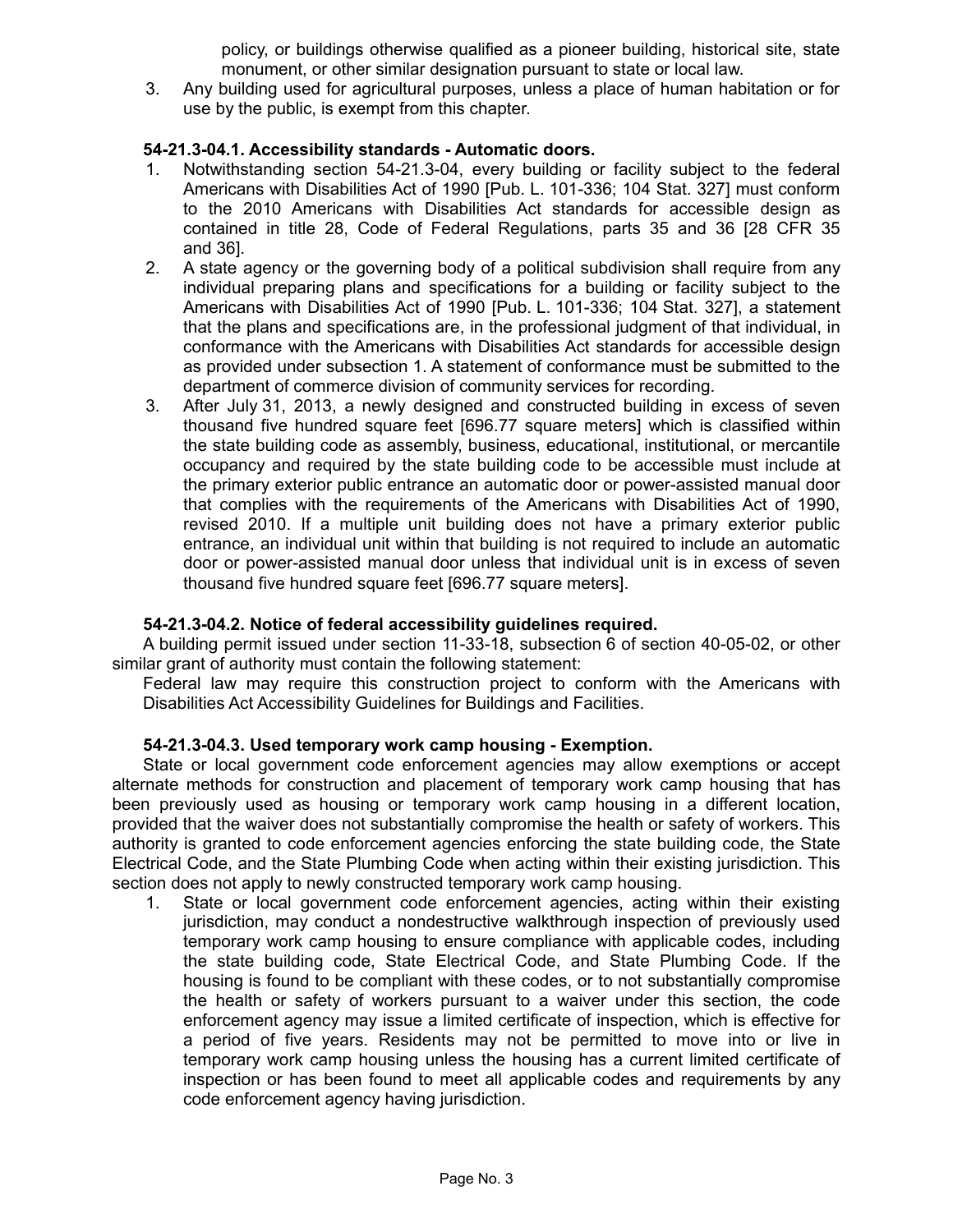- 2. The applicable codes, including the state building code, the State Electrical Code, and the State Plumbing Code, are applicable as a standard for liability in legal actions against owners or operators of temporary work camp housing if exemptions are granted.
- 3. An owner of temporary work camp housing has the duty to remove that housing and all related above-grade and below-grade infrastructure within one hundred twenty days after the temporary work camp housing is vacated. Any city or county may abate any public nuisance caused by vacated temporary work camp housing within its jurisdiction. An owner of temporary work camp housing shall provide the city or county where the temporary work camp housing is installed with a surety bond, letter of credit, or other security instrument in the form and in an amount specified by the city or county. These funds must be used to cover actual expenses that may be incurred by the city or county in removal of the temporary work camp housing, including any above-grade or below-grade infrastructure. The owner is liable for any expenses that are reasonably incurred by the city or county which exceed the amount of the security.

## **54-21.3-05. Enforcement of code by city, township, or county - Relinquishment.**

A city or township may administer and enforce the state building code only within its jurisdictional area. A county may administer and enforce the state building code within those areas of the county in which the state building code is not administered by a city or township. Cities and townships may relinquish their authority to administer and enforce the state building code to the county in which they are located in the manner provided by section 11-33-20. The governing body of a city, township, or county electing to administer and enforce the state building code may designate an enforcement agency. Cities, townships, and counties may provide by agreement for joint administration and enforcement and may contract for private enforcement of the state building code.

## **54-21.3-06. Continuing education - Responsibility.**

Repealed by S.L. 1983, ch. 511, § 8.

## **54-21.3-07. Modular residential and commercial structures - Third-party inspections - Rules.**

The manufacturer of a modular residential or commercial structure that is built in a factory shall contract with a third party for the inspection of the structure for compliance with all applicable building, electrical, fire, and plumbing codes and standards during the manufacturing process in the factory. A third party that conducts inspections and certifies compliance with all applicable codes and standards must be approved as a certified third-party inspector by the division of community services. The department of commerce shall adopt rules for the certification of inspectors and for the procedures to be followed in conducting inspections of modular residential and commercial structures. When a manufacturer of modular residential or commercial structures contracts with a certified third-party inspector to monitor compliance with all applicable building, electrical, fire, and plumbing codes and standards for a modular residential or commercial structure, no further inspection by state or local building, electrical, fire, or plumbing inspectors may be required for that structure during the manufacturing process in the factory. This section does not apply to a factory manufacturing fewer than two residential or commercial structures per year.

## **54-21.3-08. Adoption of an installation program - Penalty.**

The department of commerce shall adopt rules establishing a manufactured home installation program for all manufactured homes built in accordance with the manufactured homes construction and safety standards under 24 CFR 3280 adopted pursuant to the Manufactured Housing Construction and Safety Standards Act [42 U.S.C. 5401 et seq.]. The rules must establish minimum installation standards. The rules may include standards, fees, and requirements for certification and training of installers, inspections of installations, dispute resolution, penalties for noncompliance, and costs of processing complaints. The standards do